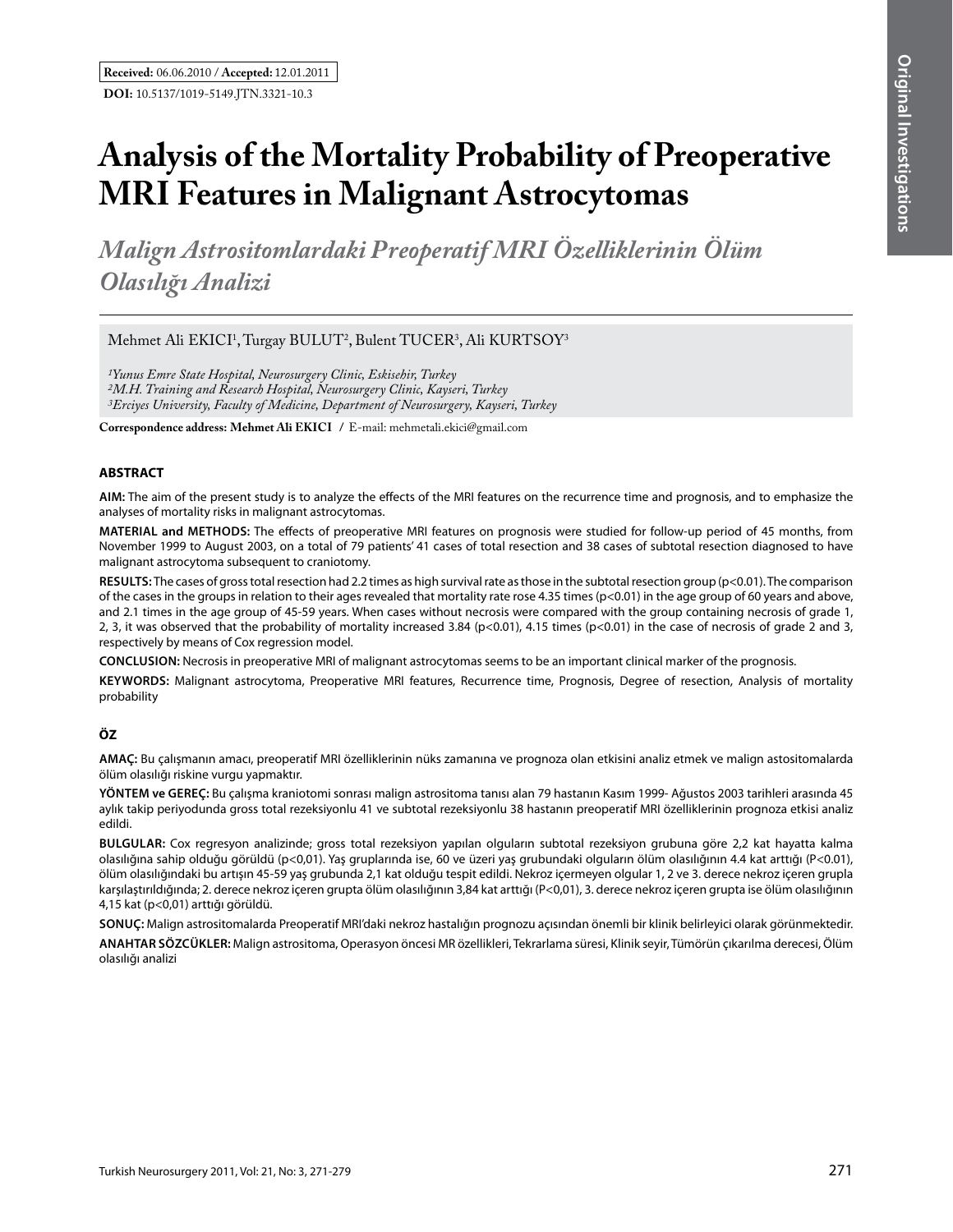#### **IntroductIon**

Clinical studies on malignant astrocytoma (MA) have not only studied patient features affecting the prognosis but also the contribution of the surgical and medical treatments used. Among the significant prognostic independent variables in these studies are degrees of resection, (1,12,26,33), age (6,10,22), preoperative Kanofsky performance score (KPS) (6,10,15,22), localization of tumor (10,14,22), postoperative radiotherapy (RT), and chemotherapy (6,10). There is a limited number of studies on the effects of radiological features of preoperative tumors on prognosis (16,22,27,28). In the present study, the preoperative radiological features of the tumor, and the effects of pathological diagnosis of tumor on the recurrence time have been assessed prospectively using the methods of univariate and multivariate statistical analyses.

The aim of the present study was to analyze the effects on the recurrence time and prognosis of the MRI features (mass impact, degree of contrast enhancement, degree of tumor edema, necrosis degree of tumor) of preoperative tumors, one of the major dependent variables considered when determining the patients' remaining lifespan, and to emphasize the analyses of mortality risks associated with dependent variables.

## **MATERIAL and METHODS**

This study investigated the effects of radiological features, defined prospectively and assumed to affect the prognosis, in 79 patients diagnosed with MA based on the resection subsequent to craniotomy in the Neurosurgery Clinic of the Medical Faculty of Erciyes University from November 1999 to August 2003. Of the 79 cases, 41 underwent gross total, and 38 subtotal resection. Of the cases, 28 (35.4%) were female and 51 (64.6%) were male patients. The age range of the patients was 21-76 years with a median of 48 years.

Histopathological diagnosis was assessed to be grade 3 (Anaplastic astrocytoma- "AA"), and grade 4 astrocytoma (GBM) by the World Health Organization (WHO) (20).

The data regarding the patients' radiological and clinical features as well as their treatment methods were recorded in the tumor follow-up forms specifically designed for this study group.

Patients were examined regularly every 3 months, and the clinical and radiological data were recorded in special tumor follow-up forms. On each occasion the patient reported for a check-up, an MRI was obtained and assessed in terms of recurrence and re-growth by an experienced radiologist. The relatives of the patients who had not attended the check-up sessions were contacted by telephone and questioned about their patient's neurological performance levels. As for those who had died, the dates of their death were obtained from relatives.

#### *Imaging protocol and Statistical Analyses*

Pre-operative and post-operative CT and MR imaging were routinely performed on the patients with and without contrast enhancement. Tumor-related characteristics thought to be prognostic were identified by an experienced radiologist. Mass impact, the degree of peripheral edema, retention of contrast medium, and the degree of necrosis were quantified as grade 0, 1, 2, and 3 according to the Hammoud method (16). The quantification criteria of MRI features are presented in Table I.

| <b>Factor</b>        | Grade         | <b>Description</b>                                        |  |  |
|----------------------|---------------|-----------------------------------------------------------|--|--|
| <b>MRI Necrosis</b>  | 0             | No necrosis                                               |  |  |
|                      |               | Necrosis is less than 25% of tumor volume                 |  |  |
|                      | Ш             | Necrosis is between 25-50% of tumor volume                |  |  |
|                      | III           | Necrosis is more than 50% of tumor volume                 |  |  |
| Mass effect          | $\mathbf 0$   | No mass effect                                            |  |  |
|                      |               | The midline shift is below 0.5 cm                         |  |  |
|                      | $\mathsf{II}$ | The midline shift is between 0.5-1 cm                     |  |  |
|                      | III           | The midline shift is greater than 1 cm (uncal herniation) |  |  |
| Contrast enhancement | 0             | No enhancement                                            |  |  |
|                      |               | Low and middle grade increase in signal                   |  |  |
|                      | Ш             | High degree of signal increase                            |  |  |
|                      | Ш             | Whole mass is equally contrast enhancement                |  |  |
| Edema                | $\mathbf 0$   | No edema                                                  |  |  |
|                      |               | Edema is under the tumor volume                           |  |  |
|                      | Ш             | Edema is equal the tumor volume                           |  |  |
|                      | III           | Edema is greater than the tumor volume                    |  |  |

**Table I:** Preoperative MRI Features and Grades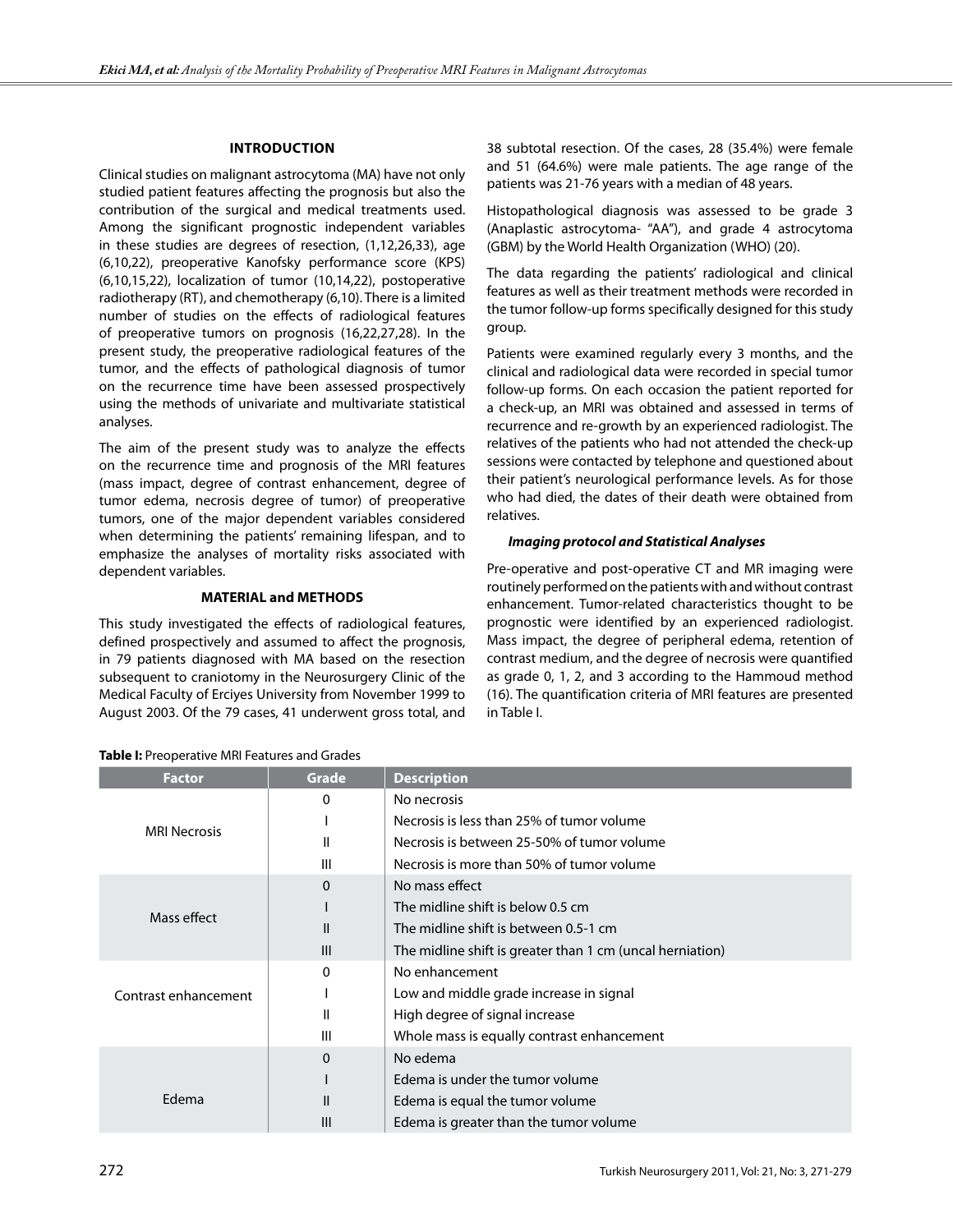The cumulative lifespan of the patients after the date on which they were operated on was determined using the Kaplan-Meier method. The survival curves for various subgroups were compared using Log Rank test. The effects of the multiple variables concerning the patients' survival were analyzed through the Cox regression method. The raw and processed data in this study have a confidence interval of 95%. When the quantified values affecting patients' survival times were significant, P was accepted as less than 0.05 and 0.01, and at other times P values greater than 0.05 were not accepted to be significant. The Statistical Package for the Social Sciences 10.0 (SPSS, Inc, Chicago, IL) was used for statistical analyses.

# **RESULTS**

#### *Demographic features of the patients*

The study population consisted of 79 patients. As is shown in Table II, there were 28 (35.4%) female and 51 (64.6%) male patients. Throughout the follow-up period (45 months), 20 (25.3%) patients were alive. Of 51 male patients, 9 (17.6%) are alive with a survival time calculated to be 13 months, while 11(39.3%) of the 28 female patients are alive with a 15-month survival time. There was no statistically significant difference in survival times and survival rates between genders in terms of prognosis of the disease (P>0.05) (Table II).

| <b>Factors</b>             | <b>Variable</b>                    | $n=79$      | Mean survival time (CI 95%) | p.                                                             |
|----------------------------|------------------------------------|-------------|-----------------------------|----------------------------------------------------------------|
| Median age (SD), y         |                                    | 48          |                             |                                                                |
|                            | <45                                | 31          | 19 (15-23)                  | $P < 0.01$ <sup>a</sup>                                        |
| Age group                  | 45-59                              | 26          | $12(9-16)$                  | P < 0.05 <sup>b</sup>                                          |
|                            | $\geq 60$                          | 22          | $6(3-9)$                    |                                                                |
|                            | male (%)                           | 51          | $13(10-15)$                 | p > 0.05                                                       |
| Gender                     | female(%)                          | 28          | 15 (10-19)                  | p>0.05                                                         |
|                            | 0                                  | 12          | $21(15-27)$                 | $P < 0.01^{\overline{Q}}$                                      |
|                            |                                    | 20          | $16(11-21)$                 | $P < 0.05^{\overline{q}}$ <sup><math>\overline{q}</math></sup> |
| MRI Necrosis grade         | $\mathbf{II}$                      | 31          | $10(7-13)$                  | p > 0.05                                                       |
|                            | $\mathbf{III}$                     | 16          | $9(4-14)$                   | p > 0.05                                                       |
|                            | 0                                  | 12          | 19 (14-26)                  | P < 0.05                                                       |
|                            | $\mathsf{I}$                       | 17          | $10(6-14)$                  | p > 0.05                                                       |
| Mass effect grade          | Ш                                  | 29          | $12(8-16)$                  | p > 0.05                                                       |
|                            | $\mathbf{III}$                     | 23          | $14(9-18)$                  | p>0.05                                                         |
|                            | 0                                  | 6           | $21(11-31)$                 | p>0.05                                                         |
|                            | $\mathsf{I}$                       | 29          | $13(9-16)$                  | $P < 0.05^*$                                                   |
| Edema grade                | $\ensuremath{\mathsf{II}}$         | 34          | $10(7-13)$                  | p > 0.05                                                       |
|                            | $\ensuremath{\mathsf{III}}\xspace$ | $10\,$      | 22 (15-29)                  | $P=0.01**$                                                     |
|                            | 0                                  | $\pmb{0}$   |                             |                                                                |
|                            |                                    | 27          | $16(12-21)$                 | p > 0.05                                                       |
| Contrast enhancement grade | $\sf II$                           | 52          | $12(9-14)$                  | p > 0.05                                                       |
|                            | $\mathsf{III}\,$                   | $\mathbf 0$ |                             |                                                                |
| Neurovavigation            |                                    | 67          |                             |                                                                |
|                            | Gross total                        | 41          | $17(13-21)$                 | P < 0.01                                                       |
| Rezection degree           | Subtotal                           | 38          | $10(7-13)$                  |                                                                |
|                            | <b>GBM</b>                         | 64          | $12(9-14)$                  |                                                                |
| Histopathology             | AA                                 | 15          | $20(14-26)$                 | P < 0.01                                                       |

**Table II:** Demographic and Characteristics of the Patient with Malign Astrocytoma

*a <45age group versus ≥60 age group} p<0.01,* 

*b <45 age group versus 45-59 and, }p<0.05*

 *45-59 age group versus ≥60 age group}p<0.05*

*<sup>q</sup>MR necrosis grade 0 versus MR necrosis grade 2 and necrosis grade 3,* 

*<sup>q</sup> <sup>q</sup>MR necrosis grade 1 versus MR necrosis grade 2 and necrosis grade 3*

*∂ Mass effect grade 0 versus grade 1 p<0.05 and, Mass effect grade 0 versus grade 2and 3 p>0.05*

*\* Grade 1 edema versus grade 3 edema p<0.05*

*\*\* Grade 2 edema versus grade 3 edema p=0.01*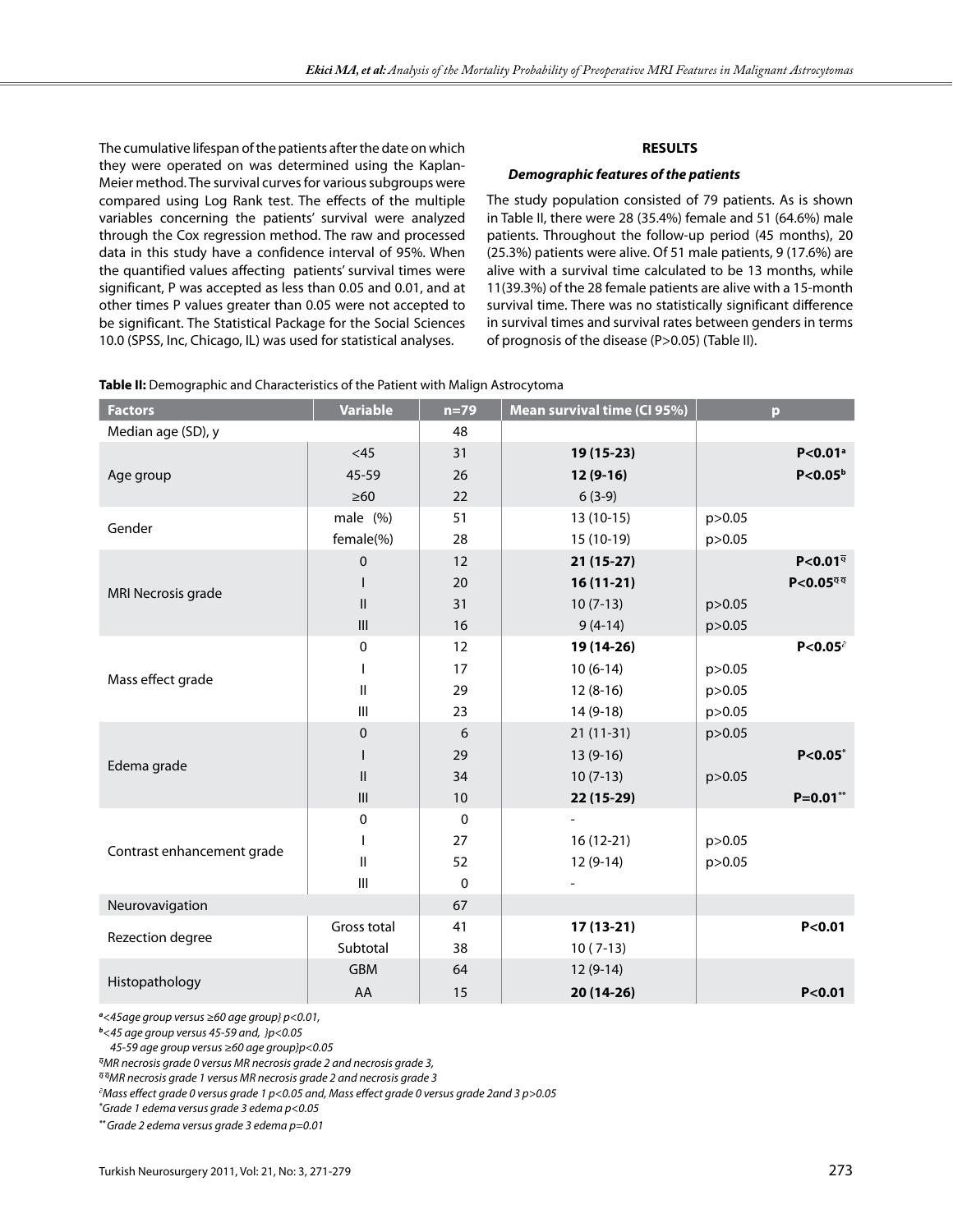The analysis of the factors affecting the prognosis of the 79 patients used as the database in this study is presented in Table II.

## *The patients' age and prognosis*

The patients' age ranged between 21 and 76 years with a median of 48 years. The patients were divided into 3 groups depending on their age. Group 1 comprised the patients aged under 45, group 2 those aged 45-59, and group 3 the patients aged 60 years and over. Mean survival time (MST) was 19 months in 31 cases in group 1, and 12 months in 26 cases in group 2, compared to 6 months in 22 cases in group 3. When group 1 was compared with group 2 and 3, the MST was found to be statistically significant (p<0.05, P<0.01). MST was found to be statistically significant also in group 2 and 3 (P<0.05) (Table II).

# *Pathological Diagnosis*

The numbers of the GBM and AA patients assessed together as malignant astrocytoma were 64 (81%) and 15 (19%), respectively. Throughout the follow-up period (45 months), the survival rates of the GBM and AA patients were 21.8% (14 cases) and 40% (6 cases), respectively. While MST was found to be 12 months for GBM, it was 20 months for AA. This difference between MST levels was found to be statistically significant (p<0.01). (Table II presents the pathological diagnosis and MST).

# *Tumor Characteristics in Preoperative MRI*

*Degree of edema:* Summarized in Table II are the effects of the degree of edema in the preoperative MRG on overall survival rates. The study of the relationship between the degree of edema and the survival time revealed that the patient group with edema of grade 3, defined as the edema greater than the volume of the tumor, had longer MST's than the group with edema of grade 2, defined as edema equal in size to the volume of the tumor (22 months and 10 months, respectively). The statistical difference between MST's was significant (P<0.05). The patient group with edema of grade 3 survived longer than those in the group of grade 1 with edema smaller than the tumor volume (22 months compared to 13 months). This difference between grade 3 and 1 was statistically significant (P<0.05). The difference between the overall survival rates of the group 0, the group without edema, compared with the other groups, and the differences of survival rates between grade 1 and 2 were found to be statistically insignificant  $(P>0.05)$ .

*Mass impact of the lesion:* When the mass impacts of lesions on survival rates were compared in neuroradiological studies, it was detected that the survival rate during the follow-up period of the group without mass impact was 50%, and their MST was 19 months. The difference between the MST of this group and that of the group (10 months) only with a mass impact of grade 1 was also found to be statistically significant (P<0.05). However, when the group without mass impact was compared with the other groups, it was found that the difference between their MST's did not reach a level

of statistical significance (P>0.05). The degrees of the mass impact of the tumors, and their respective MST's are shown in Table II.

*Contrast enhancement of tumors:* Table II shows the contrast enhancement of the tumors on preoperative MRG and the data regarding their respective overall survival. There was no case without contrast enhancement in the 79-patient study group (for grade 0). Of the 27 patients (grade 1) with weak retention of contrast matter, 8 (29.6%) were alive and the MST's was 16 months, while in the 52-patient group (grade 2) with moderate retention, 13 (23.1%) patients were alive, their MST being 11 years. There was no case with contrast enhancement of grade 3 in the study. Statistical intergroup comparisons revealed no significant differences in survival times (P>0.05).

*Degree of necrosis:* The breadth of the central part of the tumors that does not retain contrast medium, and therefore assumed to be necrotic in preoperative neuro-radiological studies, was assessed together with the MST's of the cases and their percentage of survival (Table II). While the average survival times of patient groups with necrosis of grade 0 and 1 were found to be 21 and 16 months respectively, those of the patient group with necrosis of grade 2 and 3 were found to be 10 and 9 months, respectively. There was no significant difference between the mean survival times of the cases with necrosis of grade 0 versus grade 1, and those with necrosis of grade 2 and 3 were statistically significant. (P<0.01). Statistically significant differences were detected between the groups with necrosis of grade 1 and 2 (P<0.05), as was in the grade 1 versus grade 3 (P<0.05). There was no statistically significant difference in MST detected between grade 2 and 3 groups either (P>0.05). Table II shows the grades of necrosis and survival rates. Kaplan Meier life curves are also shown in Figure 1.

*Degree of resection:* The mean and median survival times together with the statistical analyses of the tumors detected on the early postoperative MRG were determined on the basis of their degree of resection, and are presented in Table II. Throughout the follow-up period, a survival rate of 43.9% was determined in the group of 41 patients who underwent total resection, while it was 5.3% in the 38-patient subtotal resection group. As for the mean survival times, these were 17 and 10 months, respectively.

When resection groups were analyzed according to their survival times, the group of gross total resection was statistically more significant and had longer survival times  $(P<0.01)$ .

*Recurrence time*: Recurrence was found to have had an impact on survival in univariate analyses and recurrence time was found to be an effective prognostic factor. However, regrowth and its duration (cases in which subtotal resection was detected in postoperative MR) were found to have no effect on survival time in multivariate analyses. Therefore, only the preoperative MR features which affect recurrence time were analyzed, and the results are summarized in Table III. Of the 41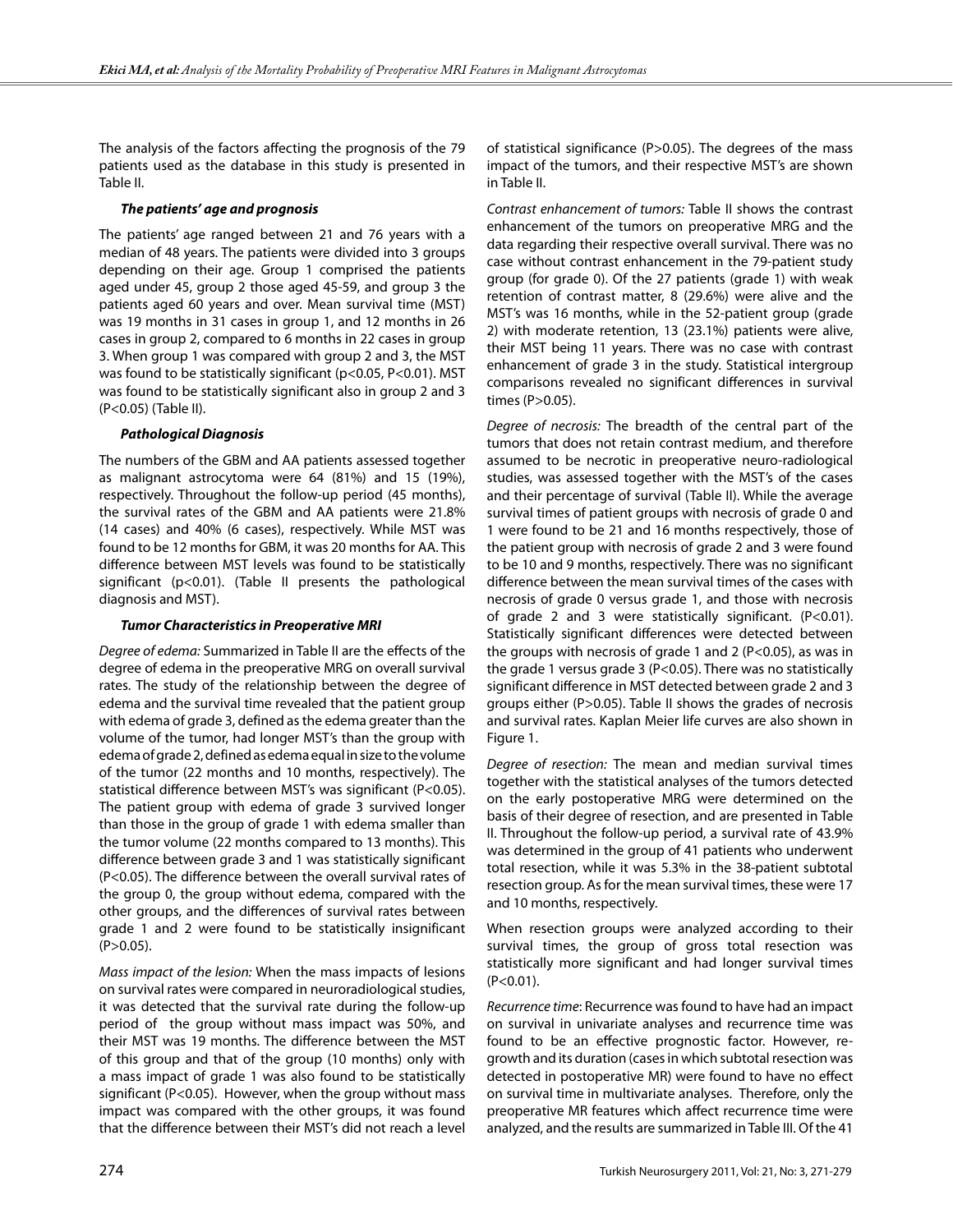

cases in the gross total resection group, 27 (34.2%) recurred. Of these cases, 15 (55.6%) were alive. As for the 14 cases without relapse, only 3 (21.43%) were alive. The comparison of mean survival times in the recurrence and non-recurrence group, 21 months and 7 months, respectively, yielded statistically significant differences (p<0.01)

#### *Preoperative MRI features and recurrence times*

*Necrosis and recurrence times:* Table III shows the analysis of the effect of the degree of necrosis in preoperative MRI on survival times. It was determined that the mean recurrence times for the group with no necrosis, for the group with necrosis of grade 1, and for the group with necrosis of grade 2 were 15, 12 and 7 months, respectively. As for the group with necrosis of grade 3, it was 3 months. Statistical analyses of the intergroup differences revealed that the group with no necrosis had significantly longer recurrence times than both groups of necrosis of grade 2 and 3 (P<0.05 and P<0.01 respectively). No significant difference was found between the group with necrosis of grade 1 and the group without necrosis (P>0.05). Similarly, the groups with necrosis of grade 2 and 3 did not differ significantly (P>0.05). The difference in recurrence times between the groups with necrosis of grade 1 and 2 was significant (P<0.01), in contrast to the groups with necrosis of grade 2 and 3 (P<0.05).

*Contrast Enhancement and Recurrence Times:* The analysis of the effect of the medium contrast enhancement in preoperative MRG on recurrence times showed that the mean recurrence time in the 12-case group with a retention rate of grade I was

13 months compared with 7 months. The difference between recurrence times in relation to contrast enhancement was found to be statistically significant (p<0.05). Table III shows contrast enhancement and recurrence times.

*Degree of Edema and Recurrence Times:* The analysis or recurrence times in relation to the degree of edema on preoperative MRG in table 3 shows that the mean recurrence time was 14 months for the group with no edema (grade 0), 9 months in the group with edema of grade I, 5 months in the group with edema of grade II, and 12 months in the group with edema of grade III. Intergroup comparisons yielded a statistically significant influence of recurrence times (p>0.05)

*Mass Impact and Recurrence Times:* The recurrence time in the group with no mass impact in relation to the degree of the preoperative mass impact was 11 months, followed by 5 months in the group with a mass impact of grade I, 9 months in the group with a mass impact of grade II, and 8 months for grade III. These findings were not statistically significant (p>0.05). Table III shows recurrence times in relation to the degree of mass impact.

#### *Analysis of mortality probability*

When the effects of independent variables on mortality probability were analyzed by means of Cox regression model, it was seen that the cases of gross total resection had 2.20 times greater survival chance than the cases of subtotal resection group (P<0.01). It was also observed that the mortality probability of cases in the age group of 60 years and over increased by 4.35 times (P<0.01) compared to the age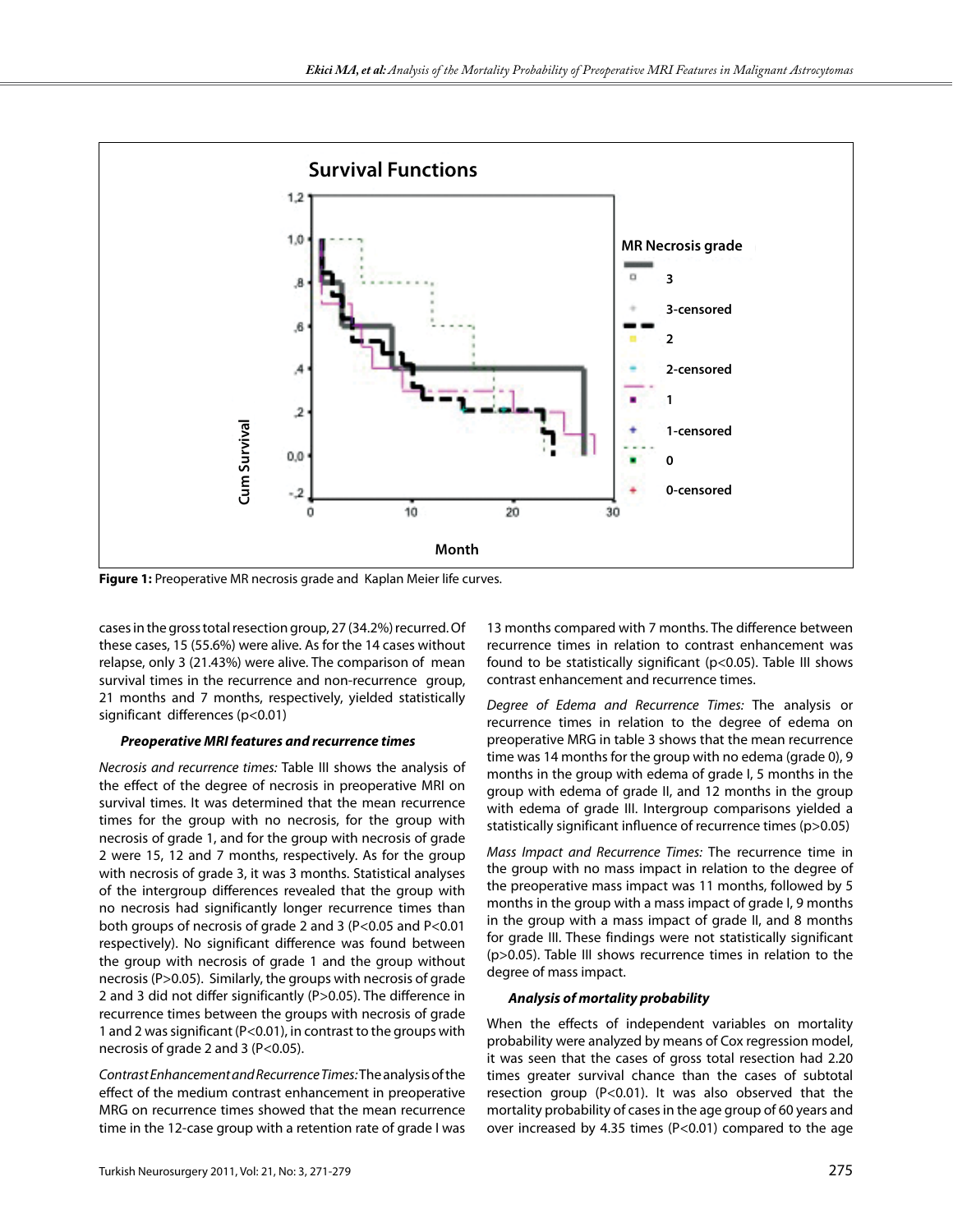group of under 45 years. This increase in mortality probability was 2.1 fold in the 45-59 age group versus the age group of under 45 years (p<0.05). When the cases without necrosis were compared with the groups with necrosis of grade 1, 2, and 3, it was found that mortality increased 3.84 fold in the group with necrosis of grade 2 (P<0.01), while it increased 4.15 times in the group with necrosis of grade  $3$  (P<0.01). Table IV shows the analysis of the probability of mortality with regard to the variables in Cox regression analysis.

Contrast retention, the degree of mass impact, histopathological subgroups, recurrence, re-growth, and the degree of edema on preoperative MRI appear, as judged by the results of Cox regression analyses, not to raise the probability of mortality or to have any effect on survival.

The degree of surgical resection appears in Cox regression model as a prognostic factor but seems to lose its statistical significance with the inclusion of recurrence time in analyses.

| <b>Factors</b>                | <b>Variable</b> | Mean nux time (CI 95%) | Survi rate %             | P value              |
|-------------------------------|-----------------|------------------------|--------------------------|----------------------|
|                               | 0               | $15(10-19)$            | 71.4                     | p<0.05 *<br>p<0.01** |
| <b>MRI Necrosis</b><br>grade  |                 | $12(8-15)$             | 80.0                     | p<0.01"              |
|                               | $\mathsf{II}$   | $7(3-10)$              | 25.0                     | p > 0.05             |
|                               | Ш               | $3(1-5)$               | 16.7                     | p>0.05               |
| Mass effect<br>grade          | $\pmb{0}$       | $11(6-17)$             | 62.5                     | p>0.05               |
|                               |                 | $5(0-11)$              | 14.3                     | p > 0.05             |
|                               | $\mathsf{II}$   | $9(5-14)$              | 46.2                     | p>0.05               |
|                               | III             | $8(4-12)$              | 46.2                     | p>0.05               |
| Contrast enhancement<br>grade | 0               |                        | $\overline{\phantom{a}}$ |                      |
|                               |                 | 13 (10-17)             | 58.3                     | p<0.05               |
|                               | Ш               | $7(4-10)$              | 37.9                     | p > 0.05             |
|                               | Ш               |                        |                          |                      |
| Edema grade                   | $\mathbf 0$     | $14(8-21)$             | 75                       | p>0.05               |
|                               |                 | $9(5-13)$              | 35.7                     | p>0.05               |
|                               | $\mathsf{II}$   | $5(2-9)$               | 35.3                     | p>0.05               |
|                               | Ш               | $12(7-17)$             | 57.1                     | p > 0.05             |

## **Table III:** Preoperative MRI Features Affect on Nux Time

*\* p<0.05 MR necrosis grade 0 versus necrosis grade 2* 

*\*\*p<0.01 MR necrosis grade 0 versus necrosis grade 3*

*"p<0.01 MR necrosis grade 1 versus necrosis grade 2 and 3*

*P>0.05 MR necrosis garade 0 versus 1 and MR necrosis grade 2 versus 3*

*p>0.05 MR necrosis grade 0 versus grade 1 and MR necrosis grade 1, 2 and 3 versus each other.*

|                       | variable     | <b>B</b> coefficient | <b>Standard error</b> | <b>OR</b> | <b>OR</b><br>95%Cl | P        |
|-----------------------|--------------|----------------------|-----------------------|-----------|--------------------|----------|
| Age                   | $<$ 45       |                      |                       |           |                    | < 0.01   |
|                       | 45-59        | $-0.74$              | 0.33                  | 0.48      | $0.25 - 0.90$      | < 0.05   |
|                       | $\geq 60$    | $-1.47$              | 0.35                  | 0.23      | $0.12 - 0.45$      | < 0.01   |
| <b>Necrosis</b>       | $\mathbf 0$  |                      |                       |           |                    | $= 0.01$ |
|                       |              | 0.68                 | 0.51                  | 1.98      | $0.73 - 5.34$      | >0.05    |
|                       | $\mathsf{I}$ | 1.35                 | 0.47                  | 3.84      | $1.52 - 9.72$      | < 0.01   |
|                       | III          | 1.42                 | 0.50                  | 4.15      | $1.56 - 11.09$     | < 0.01   |
| Gross total resection |              |                      |                       |           |                    |          |
| Subtotal resection    |              | 0.79                 | 0.27                  | 2.20      | $1.3 - 3.7$        | < 0.01   |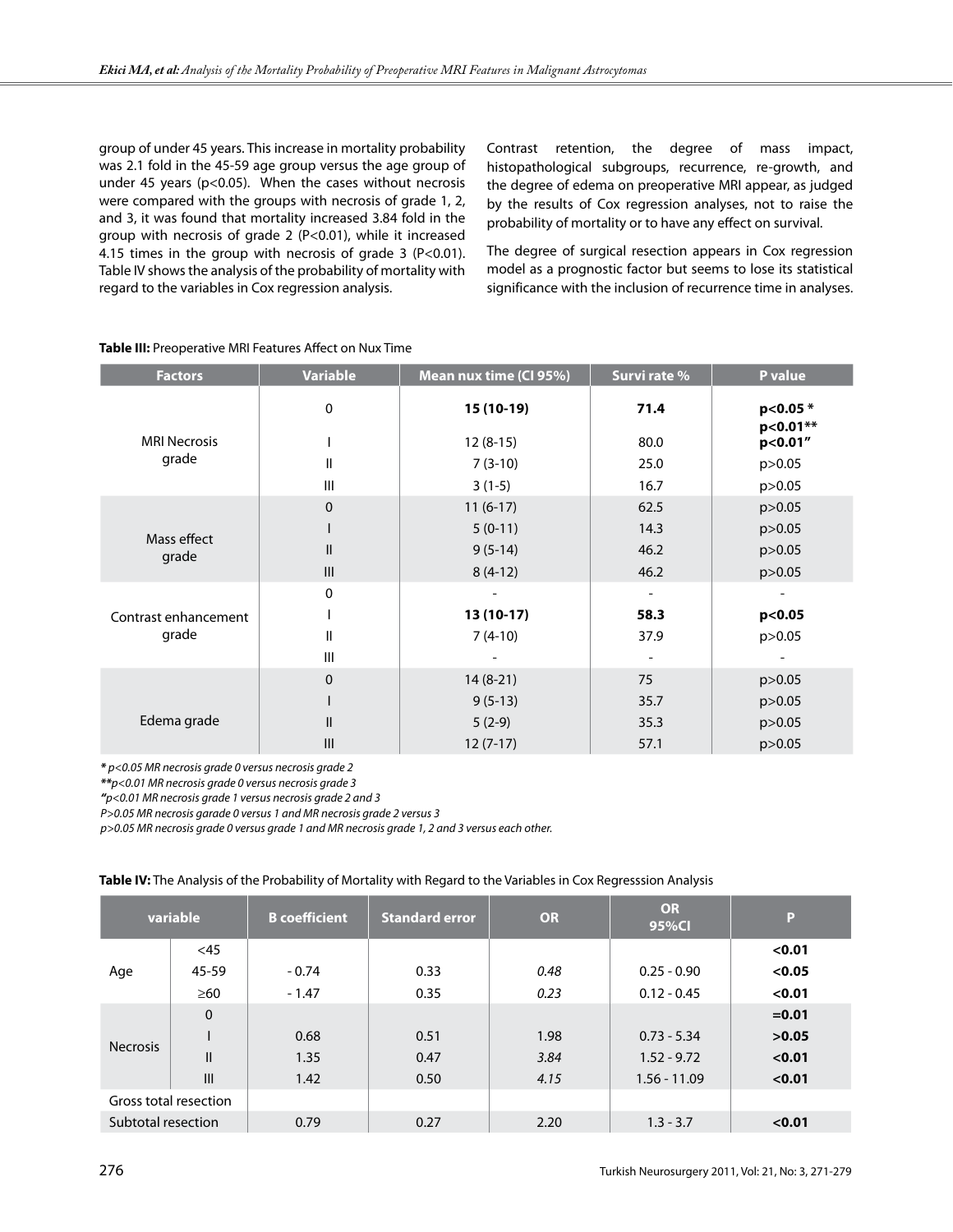As for necrosis, edema, mass impact on preoperative MRI, and histopathological subgroups, these are all, as independent variables, in interaction with recurrence time.

## **DISCUSSION**

While the effect of necrosis in preoperative MRI on the recurrence time and on prognosis, in particular, has been stressed primarily in the present study, the effects on the prognosis of other important independent variables such as degree of resection, age, pathological diagnosis, mass impact in MRG studies and contrast medium retention have been analyzed secondarily.

# *Degree of Resection*

The degree of an optimal resection in any patient depends upon the size and locality of the tumor, the patients' general and neurological condition, and the surgeons' experience. In addition to studies which report that the larger the reaction the longer the survival time (1,6,22,36), there are also studies maintaining that the size of the resection has no impact on survival time (10,15,21,28).

The mean survival time of the 38 cases of subtotal resection was 10 months whereas it was 17 months in the 41 cases of gross total resection in this study, indicating that gross total surgical resection affects patient prognosis significantly.

# *The Age of the Patient*

A strong association was observed between survival and the patients being young. The patients in the group aged under 45 years and in the group aged between 45-59 years had significantly longer survival times than those in the group aged 60 years and over, the mean survival time decreasing with advancing age.

There exists strong evidence for the correlation between the patient being young and longer survival times in patients with MA ( 6,10,21,22,31,32 ). Therefore, the age of the patient is an independent variable affecting the choice of surgical method, and thus survival time (2,32,35).

As age increases, the mortality risk also increases. Aggressive therapeutic modalities are not so effective in prolonging survival time as they are in younger patients (5, 6,19).

# *Tumor Pathology*

The mean survival time of the 15 cases with AA was found to be 20 months while it was 12 months in 64 cases with GBM. In univariate analyses, patients with AA seemed to have statistically significantlylonger survival times. However, in multiple analyses, it was seen that the effect of histopathological differences on prognosis was statistically insignificant. It is natural that patients with MA differed in survival rates from the patients in the histopathological subgroup. Although different survival rates have been reported because of the different histopathological classification, cases with AA have longer survival rates in the literature (23, 29). As for GBM, it may present a pattern with longer survival in its subgroups without necrosis (4, 8, 11, 25).

# *Tumor Characteristics in Preoperative MRI*

Necrosis: It was detected that the absence of necrosis in imaging studies was an important prognostic variable corroborating Hammound's finding (16).

Barker (4) reported that the presence of necrosis had an adverse effect on prognosis. As a result of the studies which have demonstrated the importance of necrosis and pointed to MA patients' comparatively shorter survival times (4, 8, 11, 25), necrosis has become an important diagnostic criterion in GM for many pathologists. The presence or absence of necrosis is a key criterion in diagnosing the most anaplastic form of GBM (25). However, the proportion of GBM without histopathological necrosis is reported to be 8-34% in the literature (4).

Necrotic areas of low density inside MA are a frequent histopathological feature, and they are believed to be the signs of oncoming rapid growth and malignant behavior (34). On the other hand, a direct relationship has been found between necrosis and age: in other words, the probability of the tumor developing necrosis is higher in the elderly (4).

It is theorized that cases with GBM without necrosis but with vascular endothelial proliferation have longer survival times than necrotic cases with GBM (4). The mean survival times of patients with AA ranges between 3.3 and 4 years (23, 29), which are much higher levels than the upper limit of the survival times (12.5 months) in the GBM patient group without necrosis (4).

Pope et. al. (28) reported that necrosis in astrocytomas of grade III was prognostically and statistically significant but not in astrocytomas of grade IV. Additionally, some studies report that necrosis is an unfavorable prognostic factor (16,22,27).

In the present study all the patients diagnosed to have GBM had necrosis in their pathological studies. The fact that the cases with necrosis radiologically graded as 0 and 1 had longer survival times of statistical significance than the necrotic cases of grade 2 and 3 in univariate and multivariate analyses is corroborative of the relevant literature.

*Contrast enhancement:* Contrast enhancement, unlike in previous studies, was not found to be an independent variable indicating an increasing number of patients' shorter survival time. While no difference was observed in survival in relation to contrast enhancement in univariate and multivariate analyses, it was observed that contrast enhancement acted on recurrence time and thus, survival time. It was found that the cases with contrast enhancement of grade 1 had significantly longer recurrence time compared to the cases with a contrast enhancement of grade 2 (13 months vs. 7 months). Since the recurrence time was determined to be a prognostic factor in multivariate analyses, it was concluded that contrast enhancement was negatively correlated with recurrence time and thus with survival time,

The negative correlation between contrast medium enhancement and the patients' survival can be explained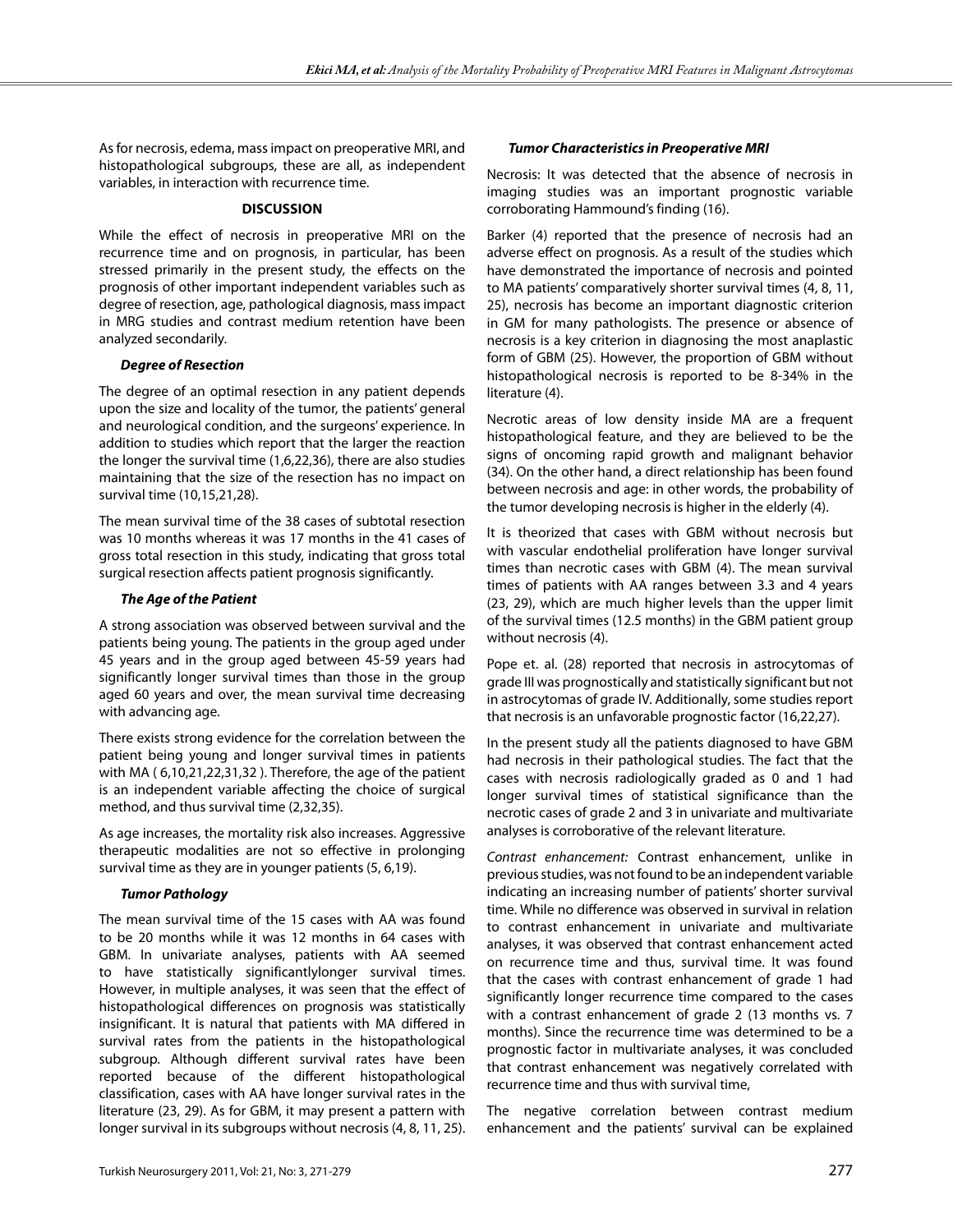by the fact that the blood-brain barrier is broken with the penetration of contrast medium. The histopathological basis of contrast enhancement of tumors has been linked to pathological neovascularization and vascular endothelial proliferation (13). Therefore, a poor prognosis associated with greater contrast enrichment may be ascribed to vascular endothelial proliferation and an impaired blood-brain barrier (13,22).

It has been proven histopathologically that the prominence of the areas in scans performed subsequently to contrast enhancement largely depends on the dense cellular and hypervascular texture of the tumor. The limits of contrast enhancement therefore show the macroscopic margin of malignant gliomas (1,7,9,17).

The association of increasing contrast enhancement and shorter survival times has also been reported in other studies (16, 22, 28). In the current study, there was no case with contrast medium retention of grade 0 or 3. There was no statistically significant difference of survival rates between the patients in the group with contrast enhancement of grade 1 and the group of grade 2. In multivariate analysis, contrast enhancement did not appear to be a significant factor.

*Edema:* The area of high density in T2 A MRG imaging, thought to be traditional edema, has been demonstrated to have a variable tumor texture (13, 17, 22).

It was observed in the current study that the area assumed to be edema, based on intraoperative USG, contained tumor, and that surgical observation corroborated with the USG. In the study, the mean survival times in relation to the degree of edema were 21 months in 6 cases of grade 0, 13 months in 29 cases of grade 1, 10 months in 34 cases of grade 2, and 22 months in 10 cases of grade 3. In univariate analysis, it was found that the cases with peritumoral edema of grade 3 in preoperative MRG studies were associated with statistically longer survival times than cases of peritumoral edema of grade 1 and 2. In multiple analyses, however, it was found that the degree of edema was statistically insignificant in terms of the patients' survival times.

It is reported in the literature that the patient group with edema of grade 0 and 1 in preoperative MRI enjoyed statistically longer survival times than the patient group with edema of grade 2 and 3, but in statistical analyses with multiple variables the difference was insignificant (22).

Pope et al. (28) reported that edema, as an unfavorable prognostic factor, was significant in univariate and multiple analyses, and that there was a negative correlation between contrast medium retention and edema. They have stressed, in the light of literature, that young patients tend to have tumors unretentive to contrast medium and with less edema.

In the present study, long survival rates in cases with edema of grade 3 in univariate analyses differ from those in the literature. We believe that this could be attributed to the favorable effect on the prognosis of the relatively large size

of the area to cover the edema and to undergo post-surgical radiotherapy

Mass impact: In this study the mean survival time for 12 cases without mass impact was found to be 19 months in contrast to 10 months for 17 cases with a mass impact of grade 1, the difference being statistically significant. However, when compared with groups with a mass impact of grade 2 and 3, statistical differences were not detected. In a study of mass impact in preoperative MRI on prognosis, mass impact, as a dependent or independent variable, has been reported to have no effect on the survival times of the patients (22).

As is known, MA is not a local but extensive neural tissue disease (6,7,17,18,24). The most important of the goals to be achieved in the surgical treatment of MA is the elimination of mass impact, followed by the principles that the tumor mass should be reduced, which enhances the effect of adjuvant therapies, and the diagnosis should be made correctly (1,3,21,22,24,30).

Mass impact in cases with MA is an important factor that determines the risk of tentorial herniation. Displacement of midline structures formed by tumor mass and peripheral edema gives rise to focal neurological deficits in patients. The most natural result of this deficit is functional impairment.

## **ConclusIon**

In the light of these findings, the increasing degree of necrosis on preoperative MRI has been assessed as a poor prognostic sign. We are of the opinion that the tumor-related characteristics of patients' preoperative MRI could be used, in connection with histopathological diagnosis, as a diagnostic marker, since MRI is practical and replicable. However, we feel that the goal in the surgical treatment of MA should be a surgical resection as large as possible, also considering neurological functions.

## **References**

- 1. Albert FK, Forsting M, Sartor K, Adams HP, Kunze S: Early postoperative magnetic resonance imaging after resection of malignant glioma: Objective evaluation of residual tumor and its influence on regwoth and prognosis. Neurosurgery 34: 45-61, 1994
- 2. Ammirati M, Vick N, Liao Y, Ciric I, Mikhael M: Effect of the extent of surgical on survival and quality life in patients with supratentorial glioblastoma and anaplastic astrocytromas. Neurosurgery 21: 201-206, 1987
- 3. Apuzzo MH: Survival stereotactic biopsy of malignant gliomas. Neurosurgery 24: 472-473, 1988 (comment)
- 4. Barker FG 2nd, Davis RL, Chang SM, Prados MD: Necrosis as a prognostic factor in glioblastoma multiforme. Cancer 77: 1161-1166, 1996
- 5. Barker FG 2nd, Chang SM, Gutin PH, Malec MK, McDermott MW, Prados MD, Wilson CB: Survival and functional status after resection of recurrent glioblastoma multiforme. Neurosurgery 42(4):709-720; discussion 720-723, 1998